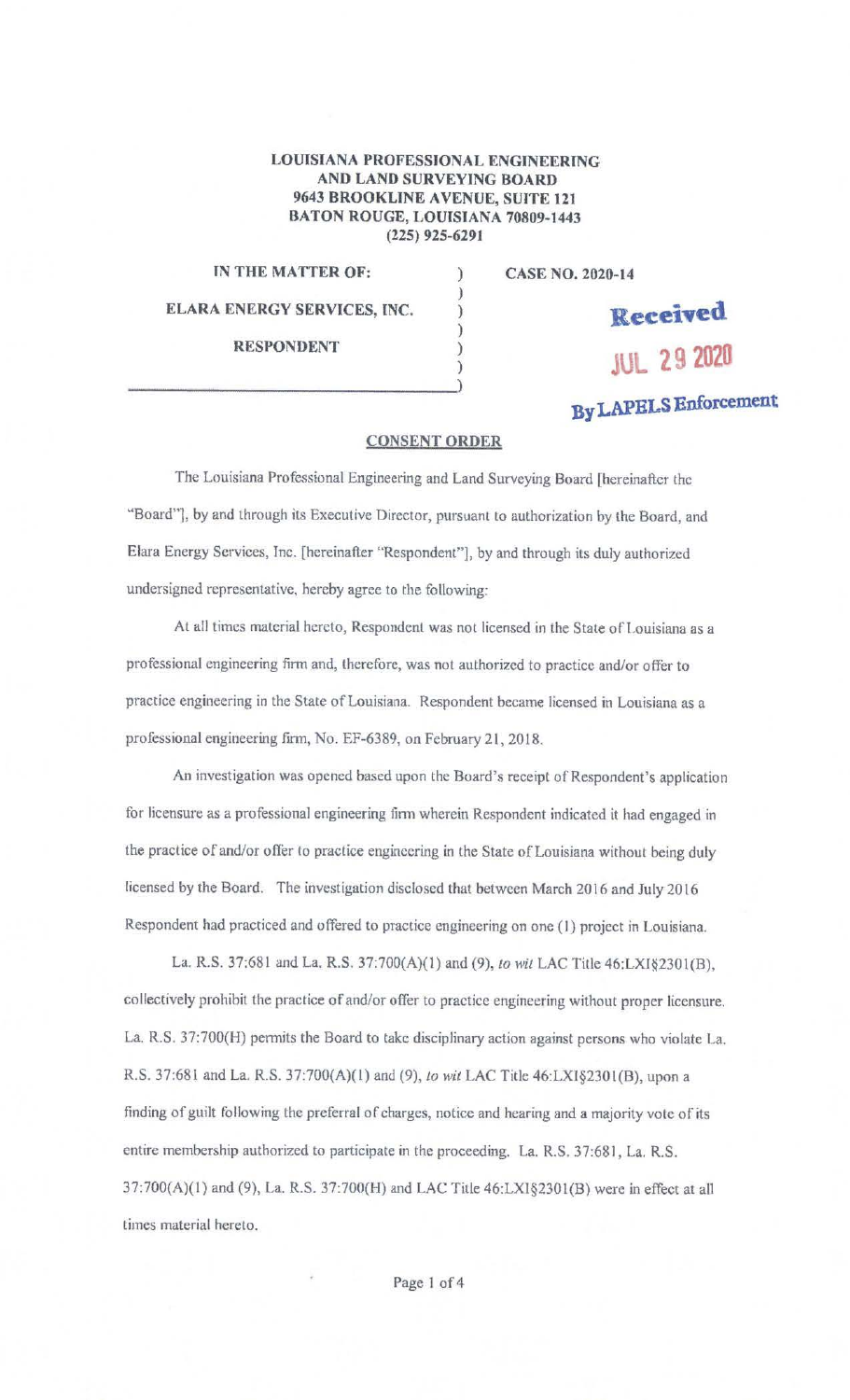lt is undisputed that (a) at all times material hereto, Respondent was not licensed in Louisiana as a professional engineering finn and, therefore, not authorized to practice and/or offer to practice engineering in Louisiana, and (b) between February 2016 and July 2016 Respondent practiced and/or offered to practice engineering on one (I) project in Louisiana without proper licensure.

By letter dated July 21, 2020 the Board gave notice to Respondent that it was considering the preferral of charges against Respondent on the grounds that Respondent may have violated La. R.S. 37:68 l, La. R.S. 37:?00(A)(l) and (9), and LAC Title 46:LXI§230l(B), relative to practicing and/or offering to practice engineering without proper licensure.

Wishing to dispense with the need for further enforcement action and to conclude the instant proceeding without further delay and expense. for the purpose of this proceeding only, Respondent and the Board do hereby enter into this Consent Order. in which Respondent of its own free will consents to the issuance of a Consent Order by the Board, wherein Respondent agrees to (a) pay a fine of Three Thousand and No/I 00 (\$3,000.00) Dollars, (b) pay administrative costs of One Hundred Seventy-Eight and 27/100 (\$178.27) Dollars, (c) lhe publication of this Consent Order on the Board's website and a summary of this matter in the Board's official journal, the *Louisiana Engineer and Surveyor Journal*, and the reporting of this matter to the National Council of Examiners for Engineering and Surveying (NCEES), identifying Respondent by name.

Respondent admits that its conduct as set forth above constitutes violations of the above referenced laws and/or rules as stated herein. Respondent acknowledges awareness of said laws and/or rules and states that it will comply with all applicable laws and rules henceforth. Respondent has been advised of its right to an informal conference, to be represented by counsel before the Board and/or to appear at any hearing personally or by counsel and present witnesses and evidence in its own behalf, it hereby waives this right and its right to appeal, and il states affirmatively that it has been afforded all administrative remedies due it under the law. Respondent further acknowledges awareness of the fact that the signed original of this Consent Order will remain in the custody of the Board as a public record and will be made available for public inspection and copying upon request.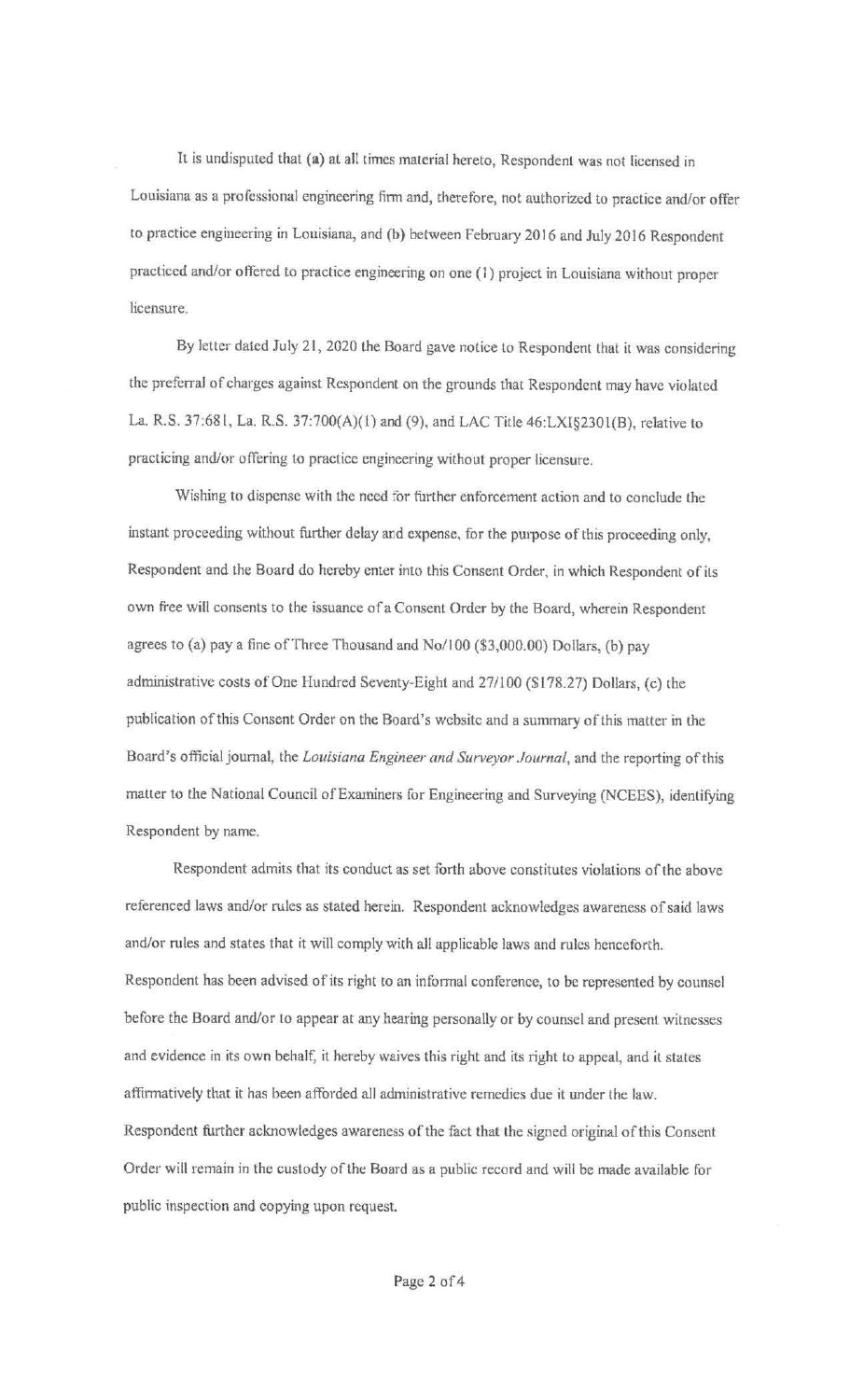Therefore, in consideration of the foregoing and by signing this Consent Order, Respondent does hereby waive its right to an informal conference, to a hearing before the Board, to the presenting of evidence and witnesses on its behalf, to Findings of Fact and Conclusions of Law in this case, and to judicial review of this Consent Order.

Respondent hereby represents that (a) it fully understands the meaning and intent of this Consent Order, including but not limited to its final and binding effect, (b) it has voluntarily entered into this Consent Order and that no other promise or agreement of any kind has been made to or with it by any person whatsoever to cause the execution of this instrument and (c) the sanctions set forth in this Consent Order do not prevent the Board from taking further disciplinary or enforcement action against Respondent on matters not specifically addressed in this Consent Order.

WHEREFORE, the Louisiana Professional Engineering and Land Surveying Board and Respondent agree that:

I. Respondent shall pay a fine of Three Thousand and No/100 (\$3,000.00) Dollars, which shall be tendered to the Board by certified check payable to the Board, due upon the signing of this Consent Order; and

2. Respondent shall pay administrative costs of One Hundred Seventy-Eight and 27/100 (\$178.27) Dollars, which shall be tendered to the Board by certified check payable to the Board, due upon the signing of this Consent Order; and

3. This Consent Order shall be published on the Board's website and a summary of this matter shall be printed in the official journal of the Board, the *Louisiana Engineer and Surveyor Journal,* and reported to the National Council of Examiners for Engineering and Surveying (NCEES), identifying Respondent by name; and

4. This Consent Order shall not become effective unless and until it is accepted and signed by and on behalf of the Board. Should the Board not accept and sign this Consent Order, it is agreed that presentation of this matter to the Board shall not prejudice the Board or any of its members, staff, attorneys or representatives from further participation. consideration, or resolution of any further proceedings herein.